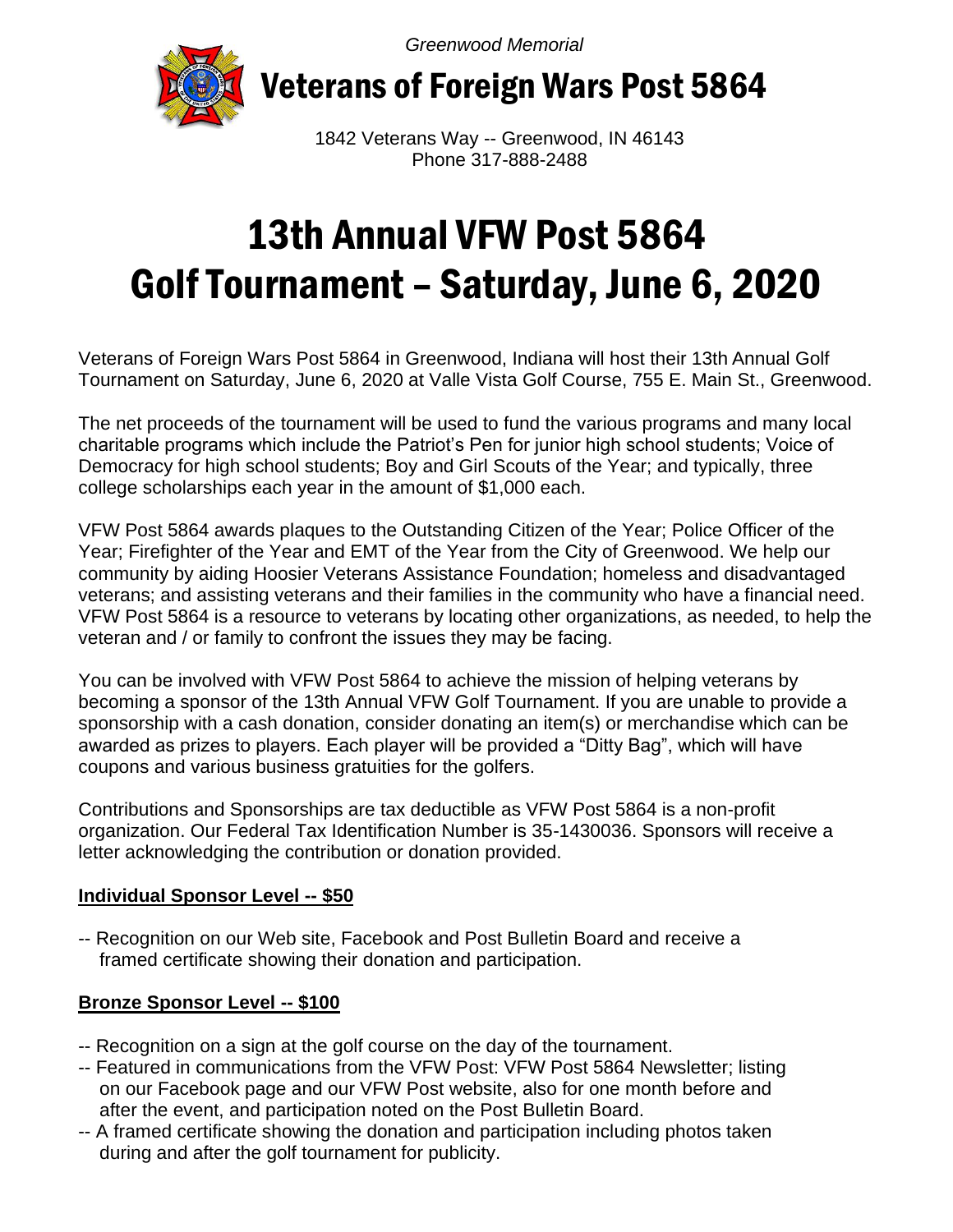## **Silver Sponsor Level -- \$250**

- -- Recognition on a sign at the golf course on the day of the tournament.
- -- Featured in communications from the VFW Post: VFW Post 5864 Newsletter; listing on our Facebook page and our VFW Post website, also for one month before and after the event, and participation noted on the Post Bulletin Board.
- -- The Silver Sponsor would be able to hand out coupons at our golf event and have the coupons given to individuals who visit the Post.
- -- A framed certificate showing the donation and participation including photos taken during and after the golf tournament for publicity.

## **Gold Sponsor Level -- \$500**

- -- Recognition of sponsorship on a 2 ft. x 4 ft. banner at the golf course at the point golfers would begin tournament play.
- -- Featured in communications from the VFW Post: the VFW Post 5864 Newsletter; listing on our Facebook page and our VFW Post website, for three months after the conclusion of the event, and participation noted on the Post Bulletin Board.
- -- The Gold Sponsor would be able to hand out coupons at our golf event and have the coupons given to individuals who visit the Post.
- -- A framed certificate showing the donation and participation including photos taken.

## **Platinum Sponsor Level -- \$750**

- -- Recognition of being a Platinum sponsorship of the tournament on the 2 ft. x 6 ft. Banner at the golf course and at VFW Post 5864 building.
- -- Complimentary tournament entry for two golfers and 50% discount for another two golfers.
- -- Featured in communications and news stories released from the VFW Post: VFW Post 5864 Newsletter, listing on our Facebook page and our VFW website for six months, and participation noted on the Post Bulletin Board.
- -- The Platinum Sponsor would be able to hand out coupons at our golf event and have the coupons given to individuals who visit our Post.
- -- Photos taken during the tournament that will be in as many newspapers as possible.
- -- A framed certificate showing the donation and participation including a photo of the Platinum Sponsor with the Post Commander and the Golf Chairman of our event would be taken and presented to this sponsor.

## **Diamond Sponsor Level -- \$1,000**

- -- Recognition of sponsorship of the tournament on the 2 ft. x 8 ft. banner at the golf Course and at VFW Post 5864 building.
- -- Complimentary tournament entry and meal for a Golf Foursome. (Meal at the VFW Post.)
- -- Featured in communications and news stories released from the VFW Post: VFW Post 5864 Newsletter, listing on our Facebook page and our VFW website for one year.
- -- The Diamond Sponsor would be able to hand out coupons at our golf event and have the coupons given to individuals who visit the Post.